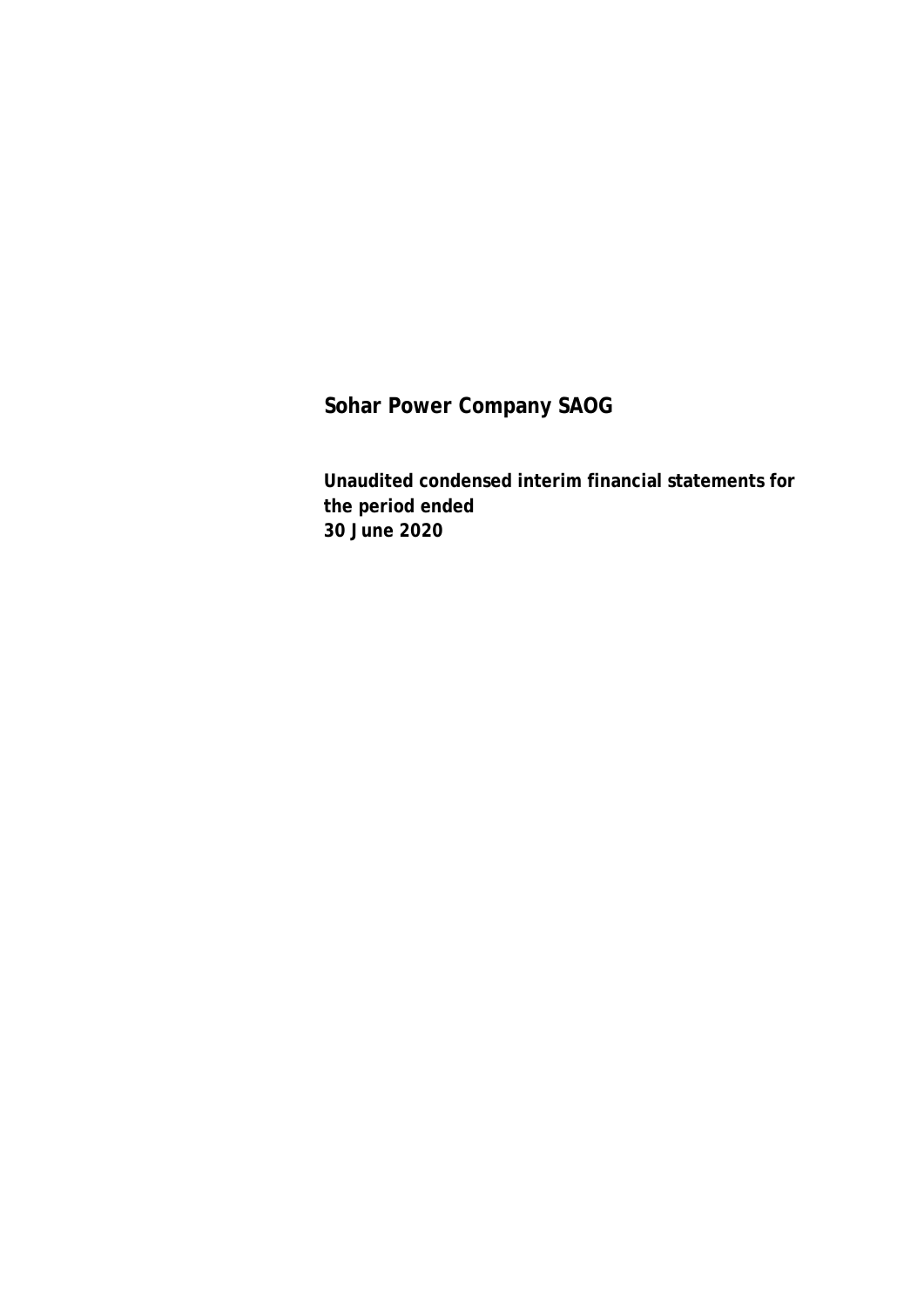**Unaudited condensed interim financial statements for the period ended 30 June 2020**

| Contents                                     | Page         |
|----------------------------------------------|--------------|
| Directors' report                            | $2 - 3$      |
| Statement of financial position              | 4            |
| Statement of profit or loss                  | 5            |
| Statement of other comprehensive income      | 6            |
| Statement of changes in shareholders' equity | 7            |
| Statement of cash flows                      | 8            |
| Notes to the financial statements            | -16<br>$9 -$ |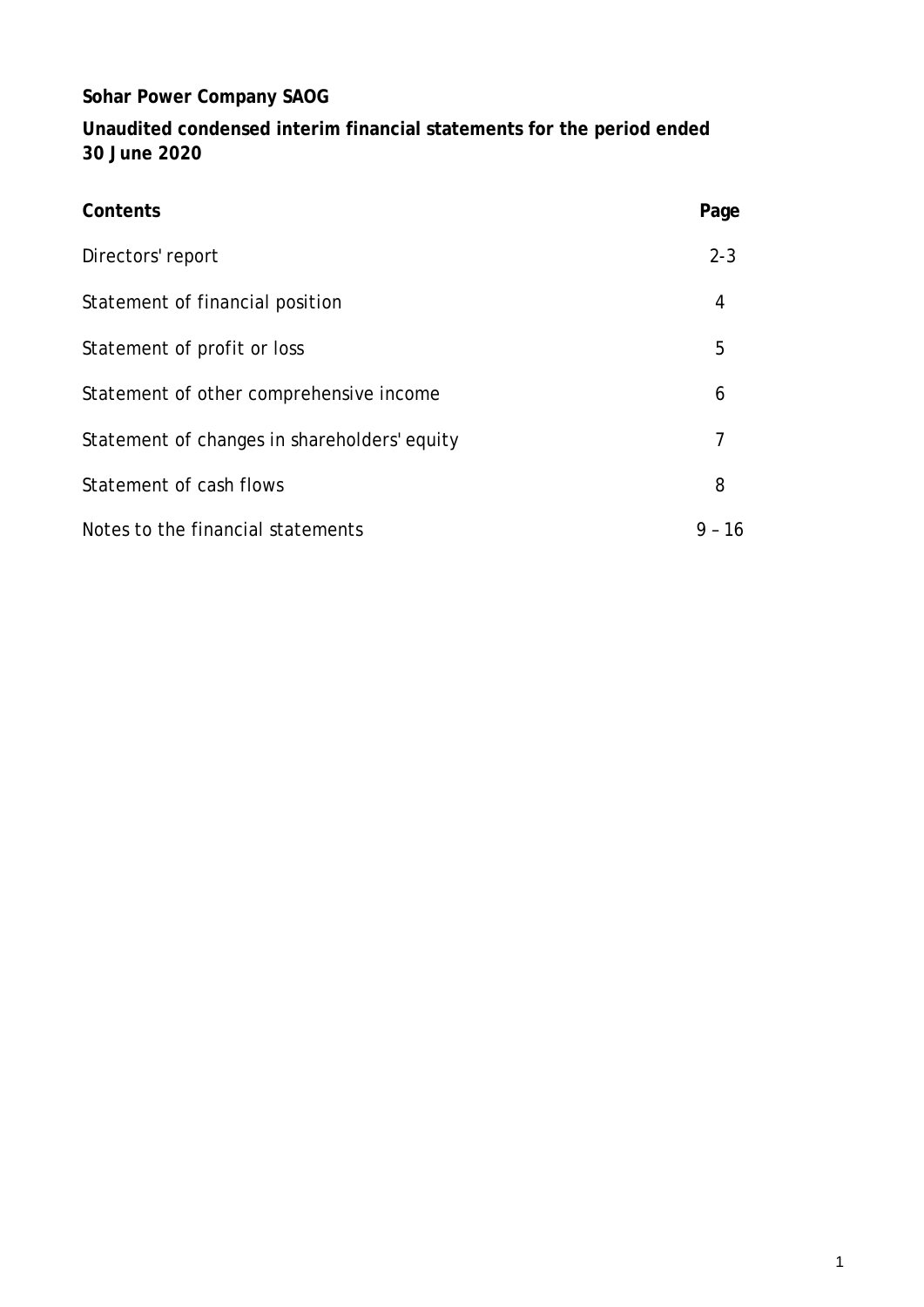# **Sohar Power Company SAOG BOARD OF DIRECTORS' REPORT JUNE 2020**

The Board of Directors of Sohar Power Company is pleased to submit their report together with the financial statements of the Company for the 6 month period ended June 30 2020.

On 2<sup>nd</sup> June 2020, Sohar Power Company shareholders held their Annual Ordinary General Meeting ("AGM") and an Extraordinary General Meeting ("OGM") to approve the amended Compnay's Article of Association. The AGM and OGM were hold online using the platform provided by MCDC pursuant to the CMA instructions.

#### **Health & Safety**

There has been no Loss Time Incident during the first 6 months of 2020 and the Health and Safety performance has been excellent. On June 30 2020, Sohar Power has accumulated 2,710 days without loss time accident.

The Company has closely monitored the situation caused by COVID-19 pandemic and the directions and decision issued by Supreme Committee dealing with the Coronavirus (COVID-19). In line with its role as an "essential service", the Company and the plant Operator have activated the Business Continuity Plan and implemented different measures to ensure the safety of the staff and the continuity of the business during the exceptional situation.

#### **Operations and Maintenance**

The plant achieved a very good reliability level of 99.36% and 98.14% for power and water respectively during the first half of the year.

The Company exported a net power of 96 GWh and delivered 0.53 million m3 of potable water to its customer. The load factor of the power plant represented 3.77% of its maximum capability and 1.95% of the water plant maximum capability. The production level is much lower than the production of 63.2% and 79.7% for the power and water plants, respectively, in the same period of the previous year. This is due to the water demand being fulfilled mainly by the new desalination plant commissioned around August 2019. The water plant was kept under preservation and available for startup as and when required to meet the water demand.

All Gas turbines and water units underwent regular annual inspection during the last winter outage.

#### **Financial Results**

Revenues at the end of June 2020 amount to RO 14.3 million as against RO 32.6 million at the end of June 2019, reduced mainly due to lower load factor.

The Direct costs for the first 6 months have decreased from RO 23.1 million in 2019 to RO 4.4 million in 2020. The decrease in direct cost is mainly due to lower gas fuel cost due to lower consumption.

The Company recorded a net profit of RO 0.9 million during the period, compared to a net profit of RO 0.3 million in 2019.

Long term loans were repaid and swaps were settled on their due dates. Year to date; a total of RO 1.0 million was repaid to the lenders under the cash sweep mechanism in place since 2015. The hedging deficit on Company's swap agreements, at the close of business at June 30 2020 was RO 4.6 million, in comparison with valuations as of December 31 2019 of RO 4.2 million. As per IFRS, hedging deficit is calculated on each balance sheet date and it represents the loss, which the Company may incur, if it opts to terminate the swap agreements on this date. However under the terms of loan agreements, the Company is not permitted to terminate its swap agreements and, as such, the loss is considered to be notional.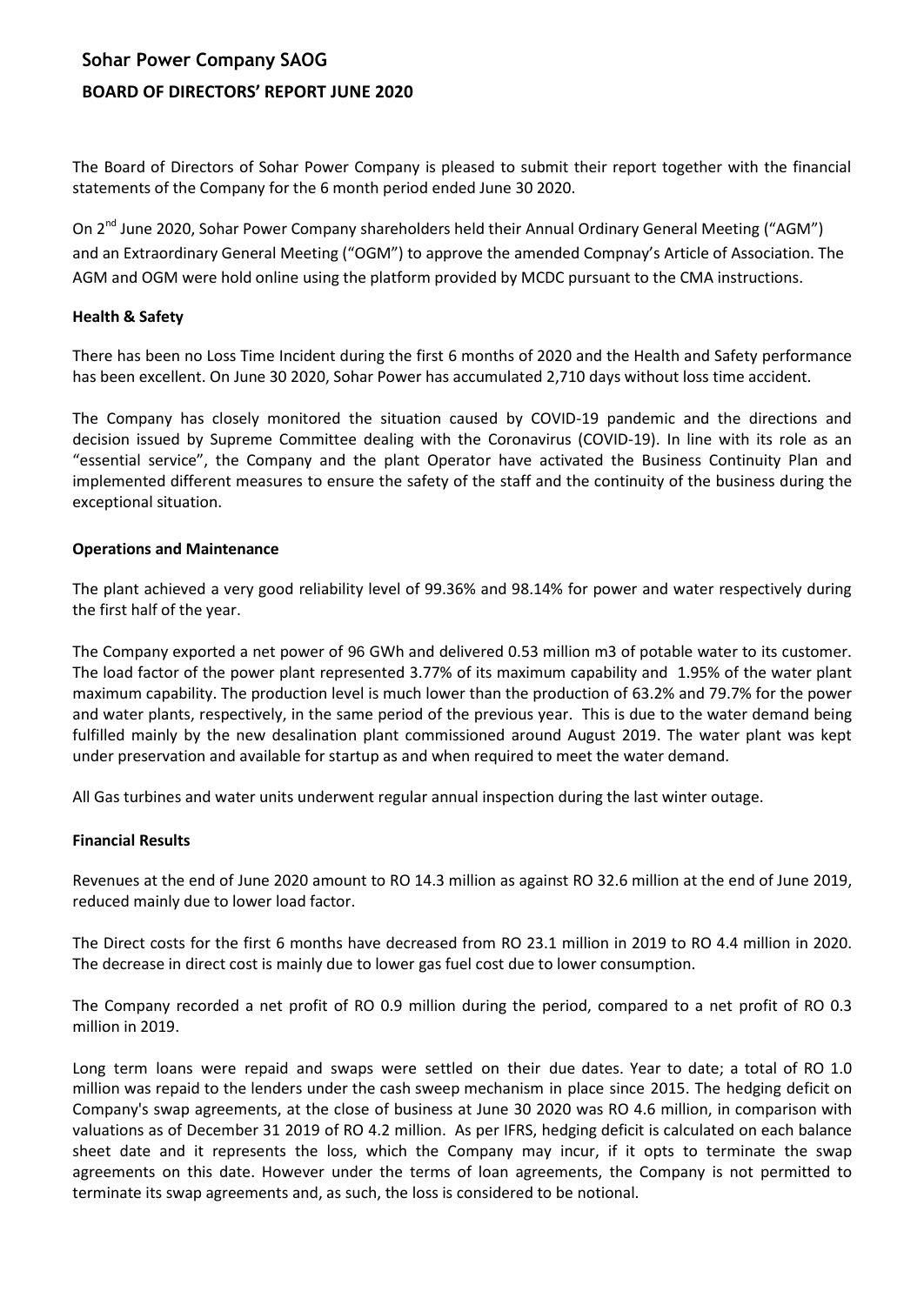# **Sohar Power Company SAOG BOARD OF DIRECTORS' REPORT JUNE 2020**

The term loan facilities agreement contains mandatory cash sweep prepayment provisions effective since September 30 2015, consisting in accelerating the repayment of the long term loan during the duration of the contract with our customer. As a consequence, no further amount will be available for distribution as dividend to shareholders until the full repayment of the loans.

We expect the Company to operate safely, reliably, and deliver a reliable supply of power and water to meet the dispatch instructionduring the summer period started on July 1 2020.

The Company is preparing for and engaged with the development of the electricity spot market the trial of which is planned in Q1 2021.

Following the qualification and issue of RfP in October 2019, for the 2022 Power Procurement process launched by OPWP, SPC has been following the timeline in terms of submission of various documents as called for in the RfP inorder to secure a long term contract post April 2022.

**Sami Al Zadjali** Vice Chairman of the Board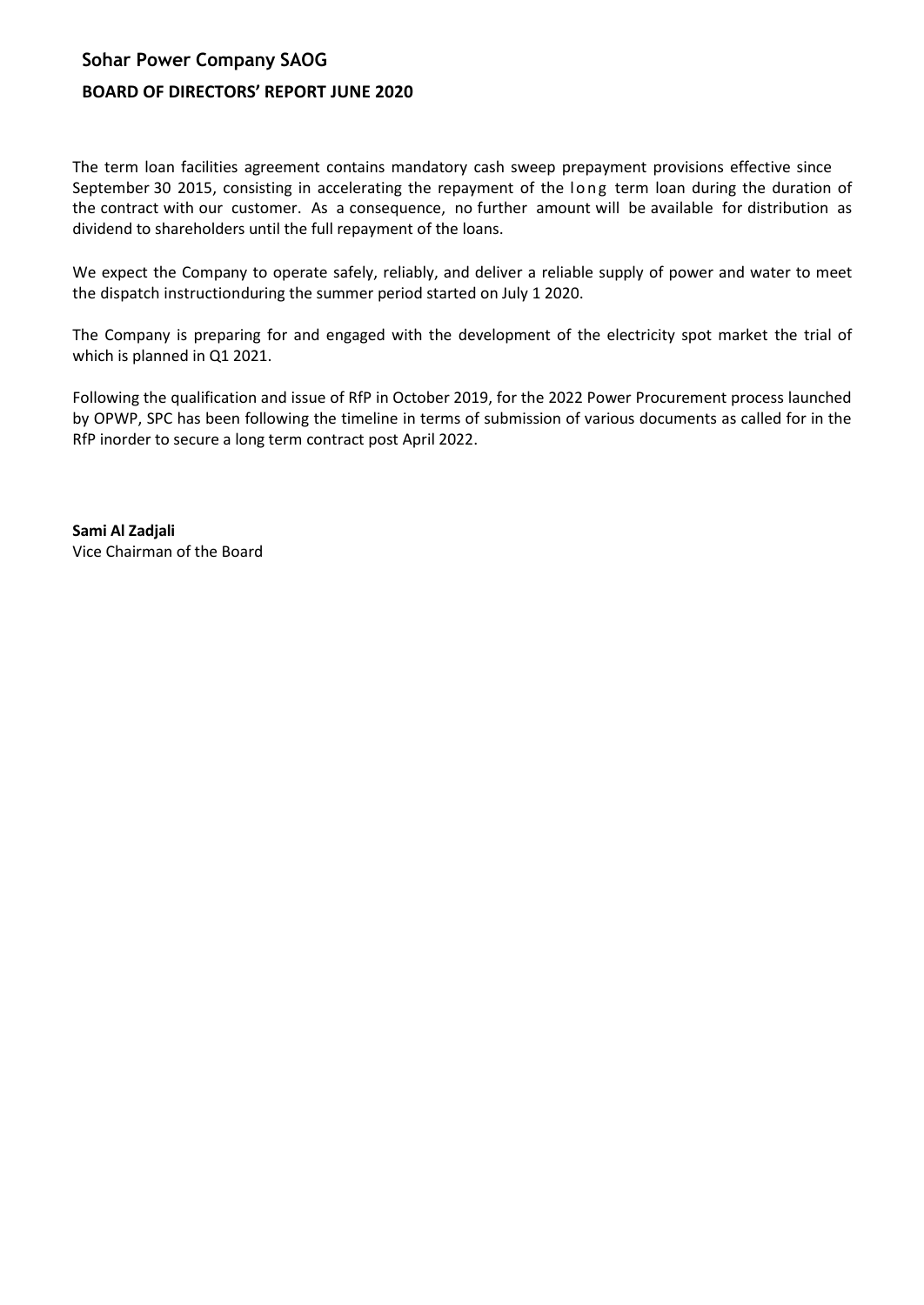## **Sohar Power Company SAOG Unaudited condensed statement of financial position as at 30 June 2020**

|                                        | <b>Notes</b> | 30 June<br>2020 | 31 December<br>2019 | 30 June<br>2020 | 31 December<br>2019 |
|----------------------------------------|--------------|-----------------|---------------------|-----------------|---------------------|
|                                        |              | RO'000          | RO'000              | USD'000         | USD'000             |
| <b>ASSETS</b>                          |              |                 |                     |                 |                     |
| Non-current assets                     |              |                 |                     |                 |                     |
| Property, plant and equipment          | 3            | 87,946          | 93,630              | 228,432         | 243,196             |
| Right-of-use assets                    | 3            | 301             | 376                 | 782             | 976                 |
| Total non-current assets               |              | 88,247          | 94,006              | 229,214         | 244,172             |
| <b>Current assets</b>                  |              |                 |                     |                 |                     |
| Inventories                            |              | 818             | 705                 | 2,125           | 1,831               |
| Trade and other receivables            | 4            | 15,513          | 14,650              | 40,293          | 38,052              |
| <b>Bank balances</b>                   | 5            | 7,213           | 4,998               | 18,735          | 12,982              |
| <b>Total current assets</b>            |              | 23,544          | 20,353              | 61,153          | 52,865              |
| <b>Total assets</b>                    |              | 111,791         | 114,359             | 290,367         | 297,037             |
| <b>EQUITY AND LIABILITIES</b>          |              |                 |                     |                 |                     |
| Capital and reserves                   |              |                 |                     |                 |                     |
| Share capital                          | 6            | 22,101          | 22,101              | 57,405          | 57,405              |
| Legal reserve                          | 7            | 4,235           | 4,148               | 11,000          | 10,774              |
| <b>Accumulated Lossess</b>             |              | (8, 391)        | (9, 177)            | (21, 795)       | (23, 836)           |
| Shareholders' equity                   |              | 17,945          | 17,072              | 46,610          | 44,343              |
| Hedging deficit - net of tax           | 8            | (3, 393)        | (3, 140)            | (8, 813)        | (8, 156)            |
| Total capital and reserves             |              | 14,552          | 13,932              | 37,797          | 36,187              |
| Non-current liabilities                |              |                 |                     |                 |                     |
| Hedging deficit                        | 8            | 4,615           | 4,152               | 11,987          | 10,784              |
| Non-current portion of long-term loans | 9            | 53,547          | 57,777              | 139,083         | 150,070             |
| Provision for decommissioning costs    | 10           | 1,726           | 1,676               | 4,483           | 4,353               |
| Non-current Portion of defered revenue |              | 1,117           | 1,881               | 2,901           | 4,886               |
| Non-current Portion of Lease Liability | 3            | 323             | 236                 | 839             | 613                 |
| Deferred tax liability                 | 11           | 8,649           | 9,261               | 22,465          | 24,055              |
| <b>Total non-current liabilities</b>   |              | 69,977          | 74,983              | 181,758         | 194,761             |
| <b>Current liabilities</b>             |              |                 |                     |                 |                     |
| Current portion of long term loans     | 9            | 8,981           | 8,649               | 23,327          | 22,465              |
| Current Portion of Lease Liability     | 3            | 75              | 150                 | 195             | 390                 |
| Current Portion of defered revenue     |              | 1,531           | 1,533               | 3,977           | 3,982               |
| Trade and other payables               | 12           | 15,818          | 13,795              | 41,088          | 35,831              |
| Amount due to a related party          | 13           | 475             | 235                 | 1,234           | 610                 |
| Provision for taxation                 | 11           | 382             | 1,082               | 991             | 2,811               |
| <b>Total current liabilities</b>       |              | 27,262          | 25,444              | 70,812          | 66,089              |
| Total equity and liabilities           |              | 111,791         | 114,359             | 290,367         | 297,037             |
| Net assets per share                   | 19           | 0.081           | 0.077               | 0.211           | 0.201               |

These financial statements, as set out on pages 4 to 15, were approved and authorised for issue by the Board of Directors on 23rd July 2020 and signed on their behalf by:

\_\_\_\_\_\_\_\_\_\_\_\_\_\_\_\_\_\_\_\_ \_\_\_\_\_\_\_\_\_\_\_\_\_\_\_\_\_\_\_\_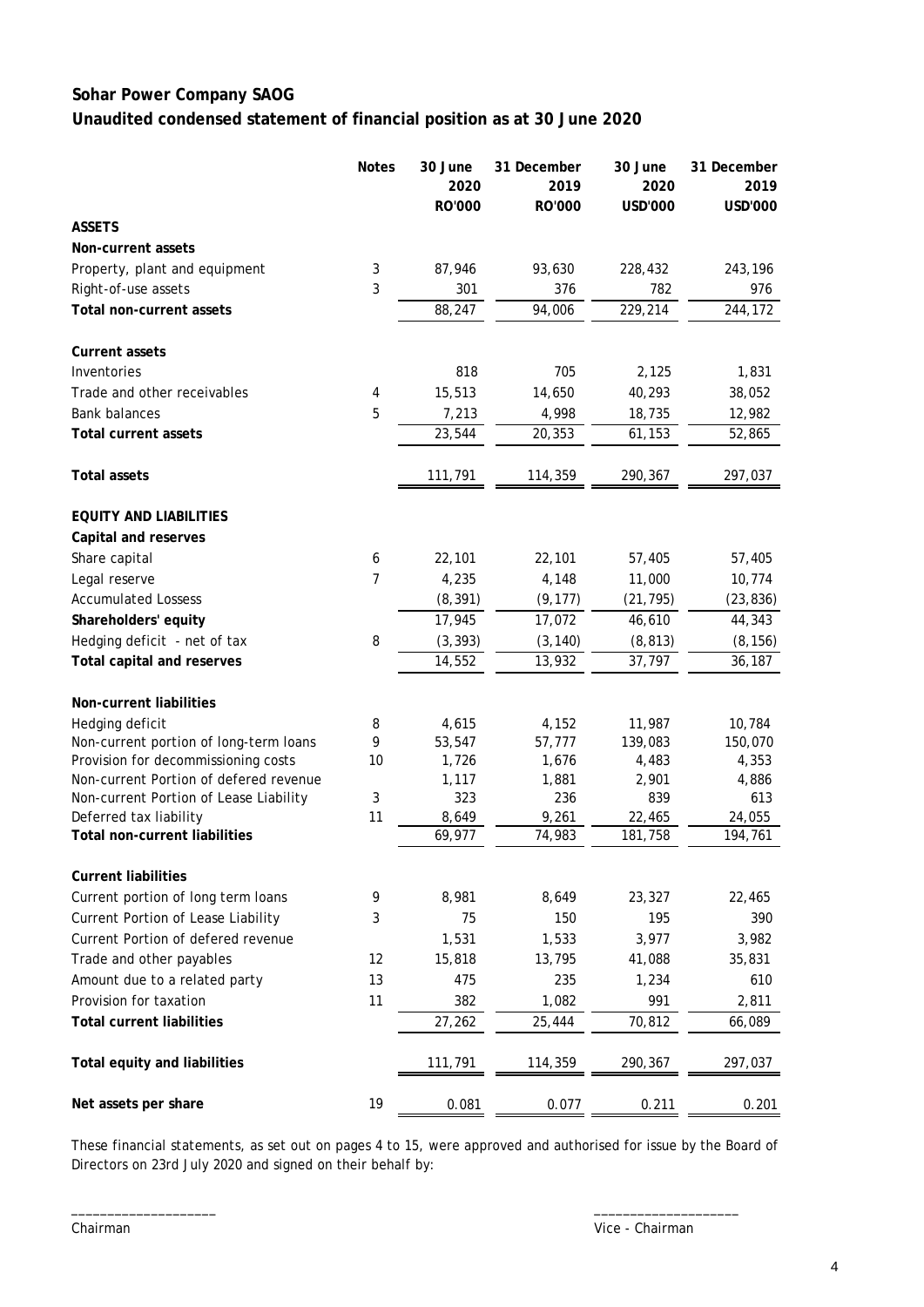**Unaudited condensed statement of profit or loss for the period ended 30 June 2020**

|                                            |              | 30 June<br>2020 | 30 June<br>2019 | 30 June<br>2020 | 30 June<br>2019 |
|--------------------------------------------|--------------|-----------------|-----------------|-----------------|-----------------|
|                                            | <b>Notes</b> | RO'000          | RO'000          | <b>USD'000</b>  | USD'000         |
| Revenue                                    | 14           | 14,280          | 32,564          | 37,091          | 84,582          |
| Cost of revenue                            | 15           | (10, 134)       | (29, 026)       | (26, 324)       | (75, 393)       |
| Gross profit                               |              | 4,146           | 3,538           | 10,767          | 9,189           |
| Other income                               | 16           | 134             | 101             | 348             | 262             |
|                                            |              | 4,280           | 3,639           | 11,115          | 9,451           |
| <b>Expenses</b>                            |              |                 |                 |                 |                 |
| General and administrative expenses        | 17           | (653)           | (551)           | (1,694)         | (1, 434)        |
| Finance costs                              | 18           | (2,624)         | (2, 761)        | (6, 816)        | (7, 170)        |
|                                            |              | (3, 277)        | (3, 312)        | (8, 510)        | (8,604)         |
| Profit/(loss) before tax for the period    |              | 1,003           | 327             | 2,605           | 847             |
| Income tax expense                         | 11           | (130)           | (64)            | (338)           | (166)           |
| Net profit/(loss) after tax for the period |              | 873             | 263             | 2,267           | 681             |
|                                            |              |                 |                 |                 |                 |
| Basic and diluted earnings per share       | 20           | 0.004           | 0.001           | 0.010           | 0.003           |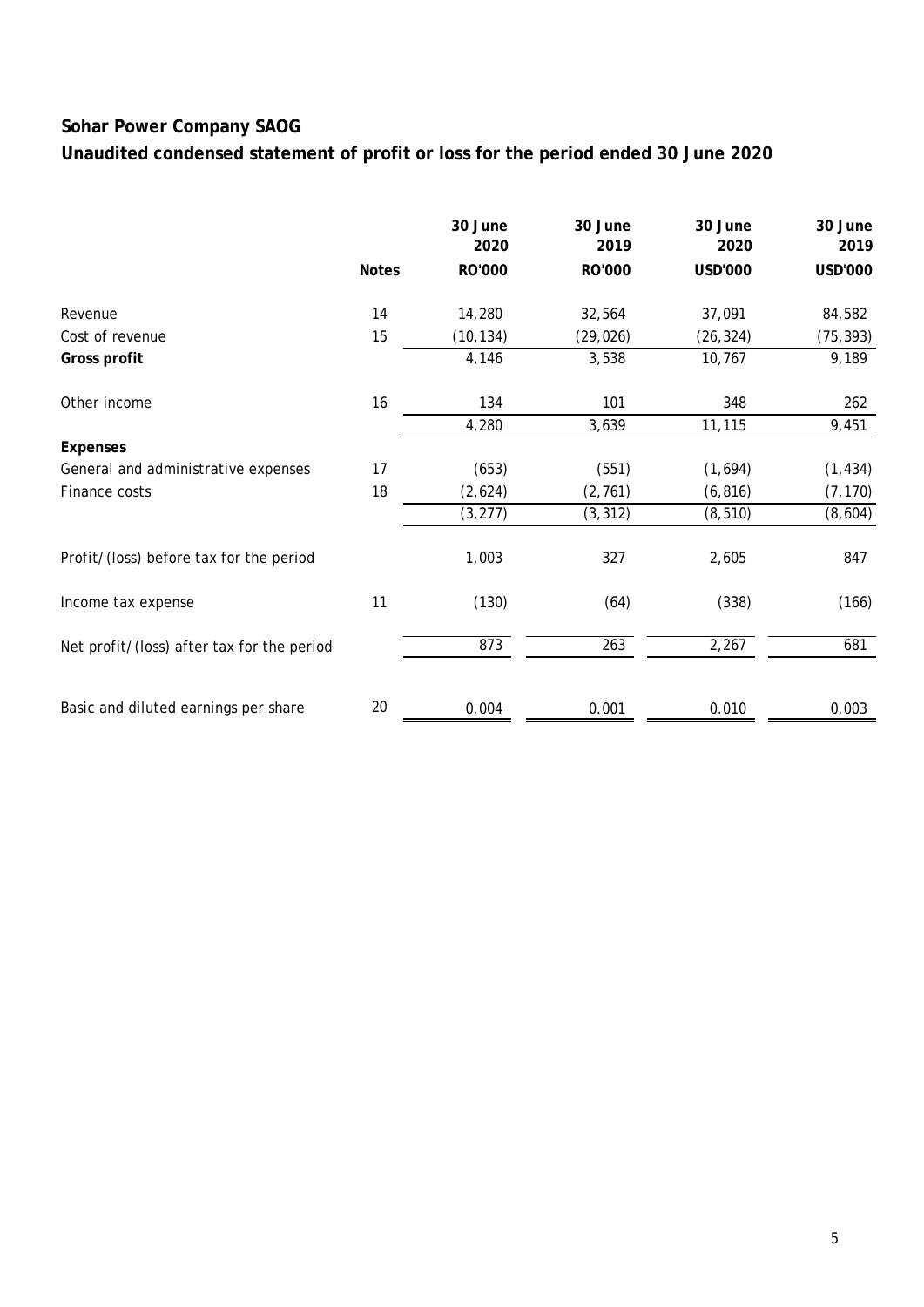**Unaudited condensed statement of profit or loss for the period ended 30 June 2020**

|                                                     |              | 30 June<br>2020 | 30 June<br>2019 | 30 June<br>2020 | 30 June<br>2019 |
|-----------------------------------------------------|--------------|-----------------|-----------------|-----------------|-----------------|
|                                                     | <b>Notes</b> | RO'000          | RO'000          | <b>USD'000</b>  | USD'000         |
| Net profit/(loss) after tax for the period          |              | 873             | 263             | 2,267           | 681             |
| Other comprehensive income:                         |              |                 |                 |                 |                 |
| Items that may be reclassified into profit and loss |              |                 |                 |                 |                 |
| Fair value gains on interest rate swaps             |              | (463)           | (716)           | (1, 205)        | (1, 860)        |
| Related taxation                                    | 11           | 73              | 107             | 190             | 278             |
| Total other comprehensive income for the period     |              | (390)           | (609)           | (1, 015)        | (1, 582)        |
| Total comprehensive income for the period           |              | 483             | (346)           | 1,252           | (901)           |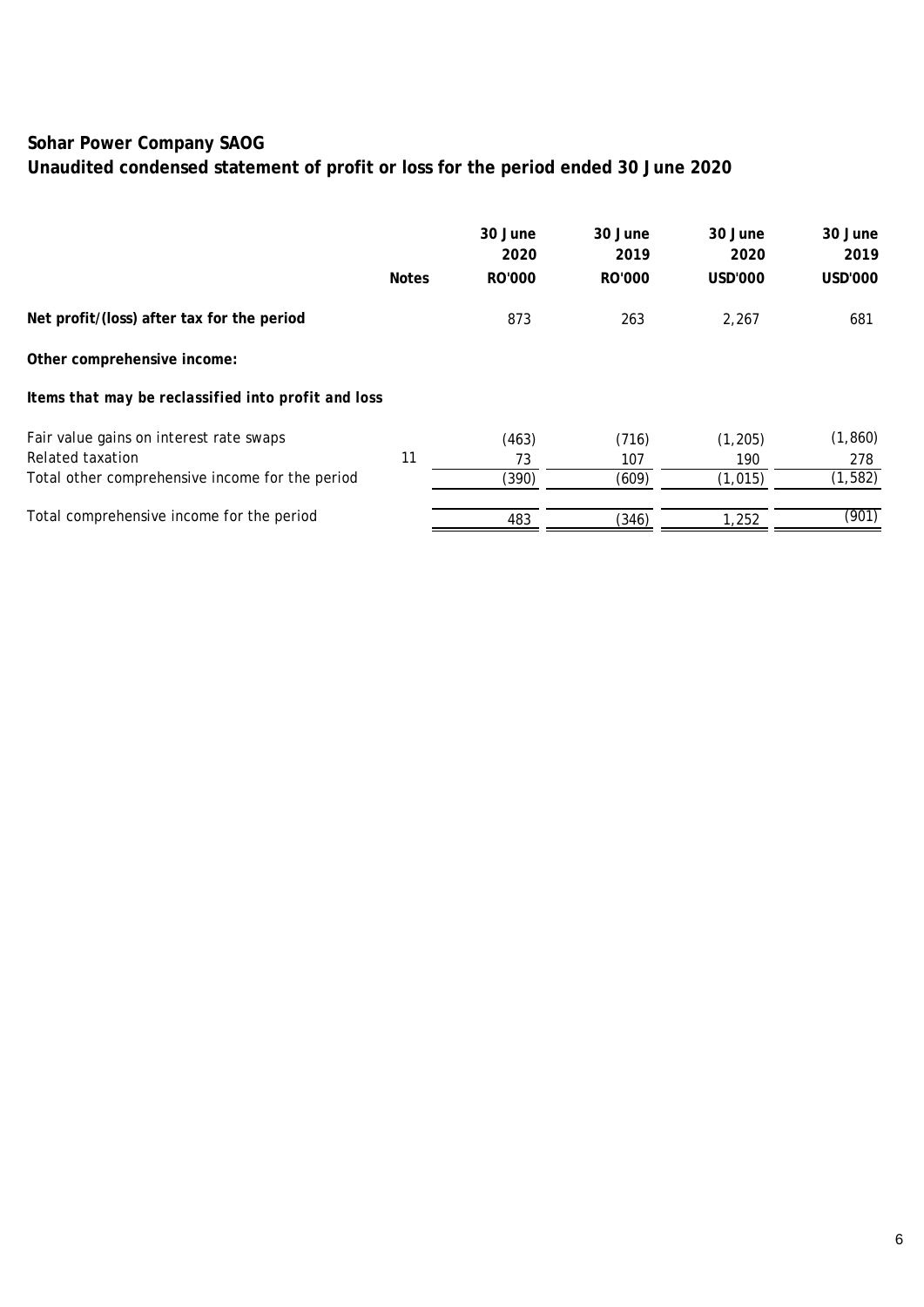# **Unaudited condensed statement of changes in shareholders' equity for the period ended 30 June 2020**

|                                         | <b>Notes</b> | Share<br>capital<br><b>RO'000</b> | Legal<br>reserve<br><b>RO'000</b> | Accumulated<br><b>Lossess</b><br><b>RO'000</b> | Hedging<br>deficit<br><b>RO'000</b> | Total<br><b>RO'000</b> | Total<br><b>USD'000</b> |
|-----------------------------------------|--------------|-----------------------------------|-----------------------------------|------------------------------------------------|-------------------------------------|------------------------|-------------------------|
| Balance beginning of the year           |              | 22,101                            | 4,148                             | (9, 177)                                       | (3, 140)                            | 13,932                 | 36,192                  |
| Net profit after tax for the period     |              |                                   |                                   | 873                                            |                                     | 873                    | 2,268                   |
| Other comprehensive loss for the period |              |                                   |                                   | $\blacksquare$                                 | (390)                               | (390)                  | (1, 015)                |
| Transferred to legal reserve            | 7            |                                   | 87                                | (87)                                           |                                     |                        |                         |
| Ineffective portion of cash flow hedge  |              |                                   |                                   |                                                | 137                                 | 137                    | 352                     |
| At 30 June 2020                         |              | 22,101                            | 4,235                             | (8, 391)                                       | (3, 393)                            | 14,552                 | 37,797                  |
|                                         |              |                                   |                                   |                                                |                                     |                        |                         |
| Balance at 1 January 2019 (as restated) |              | 22,101                            | 4,032                             | (10, 216)                                      | (3, 514)                            | 12,403                 | 32,222                  |
| Net profit for the year                 |              |                                   |                                   | 1,155                                          |                                     | 1,155                  | 2,999                   |
| Other comprehensive income for the year |              |                                   |                                   |                                                | 180                                 | 180                    | 467                     |
| Transferred to legal reserve            | 7            |                                   | 116                               | (116)                                          |                                     |                        |                         |
| Ineffective portion of cash flow hedge  |              |                                   |                                   |                                                | 194                                 | 194                    | 504                     |
| At 31 December 2019                     |              | 22,101                            | 4,148                             | (9, 177)                                       | (3, 140)                            | 13,932                 | 36,192                  |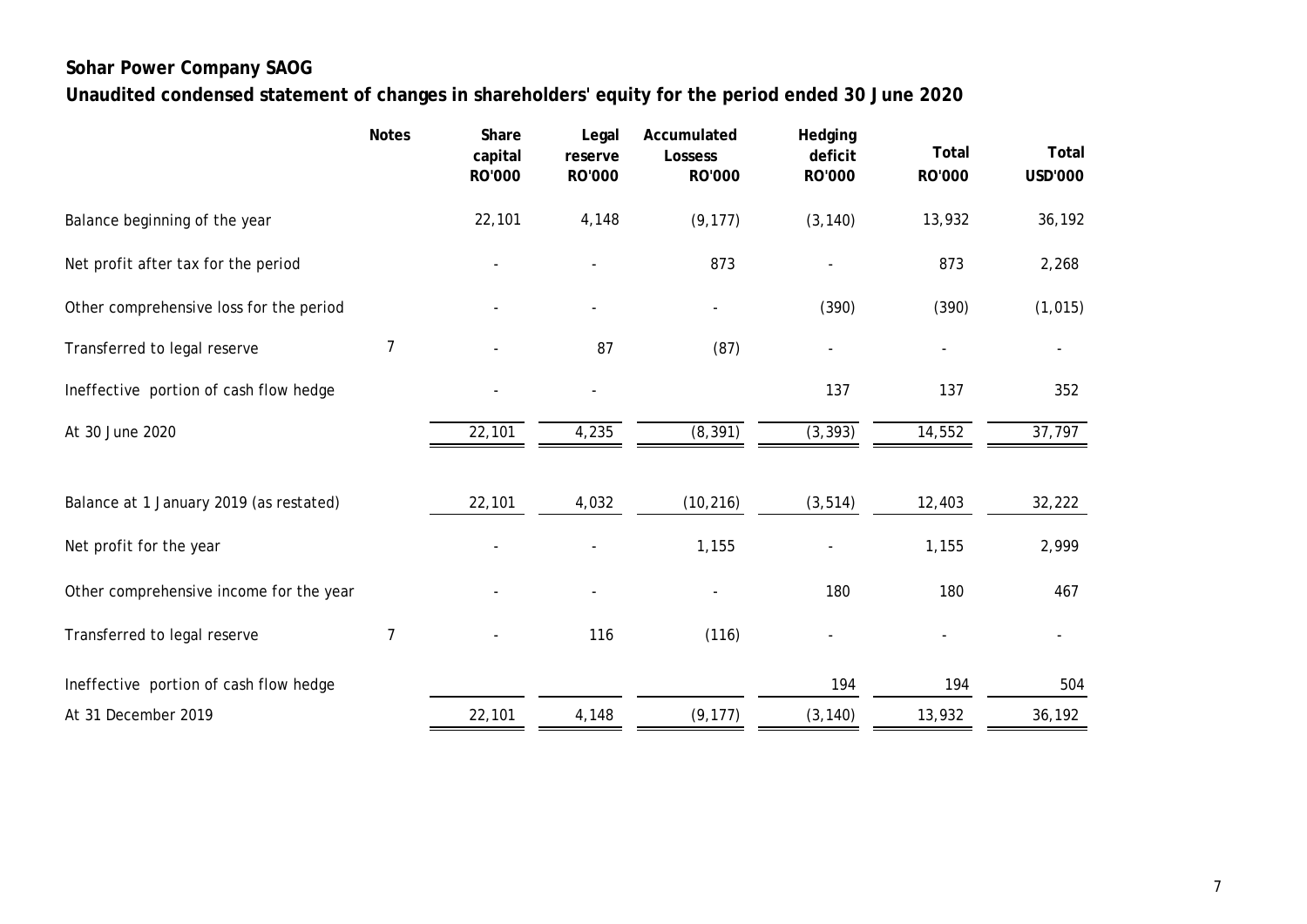# **Unaudited condensed statement of cash flows for the period ended 30 June 2020**

|                                                    | <b>Notes</b> |               |               |                |           |
|----------------------------------------------------|--------------|---------------|---------------|----------------|-----------|
|                                                    |              | 30 June       | 30 June       | 30 June        | 30 June   |
|                                                    |              | 2020          | 2019          | 2020           | 2019      |
|                                                    |              | <b>RO'000</b> | <b>RO'000</b> | <b>USD'000</b> | USD'000   |
| Operating activities                               |              |               |               |                |           |
| Cash receipts from customers                       |              | 11,903        | 6,342         | 30,916         | 16,473    |
| Cash paid to suppliers and employees               |              | (1, 820)      | (3,650)       | (4, 727)       | (9, 481)  |
| Cash generated from operations                     |              | 10,083        | 2,692         | 26,189         | 6,992     |
| Interest paid                                      |              | (2, 575)      | (2, 542)      | (6,688)        | (6, 603)  |
| Taxation                                           |              | (1, 443)      | (1, 118)      | (3, 748)       | (2,904)   |
| Net cash provided by operating activities          |              | 6,065         | (968)         | 15,753         | (2, 515)  |
| Investing activities                               |              |               |               |                |           |
| Purchase of property, plant and equipment          | 3            | (2)           | (19)          | (5)            | (49)      |
| Net cash used in investing activities              |              | (2)           | (19)          | (5)            | (49)      |
| <b>Financing activities</b>                        |              |               |               |                |           |
| Net movement in long-term loans                    |              | (3, 848)      | (4, 430)      | (9,995)        | (11, 506) |
| Net cash used in financing activities              |              | (3, 848)      | (4, 430)      | (9,995)        | (11, 506) |
| Net increase/decrease in cash and cash equivalents |              | 2,215         | (5, 417)      | 5,753          | (14, 070) |
| Cash and cash equivalents, beginning of the period |              | 4,998         | 7,911         | 12,982         | 20,548    |
| Cash and cash equivalents, end of the period       | 5            | 7,213         | 2,494         | 18,735         | 6,478     |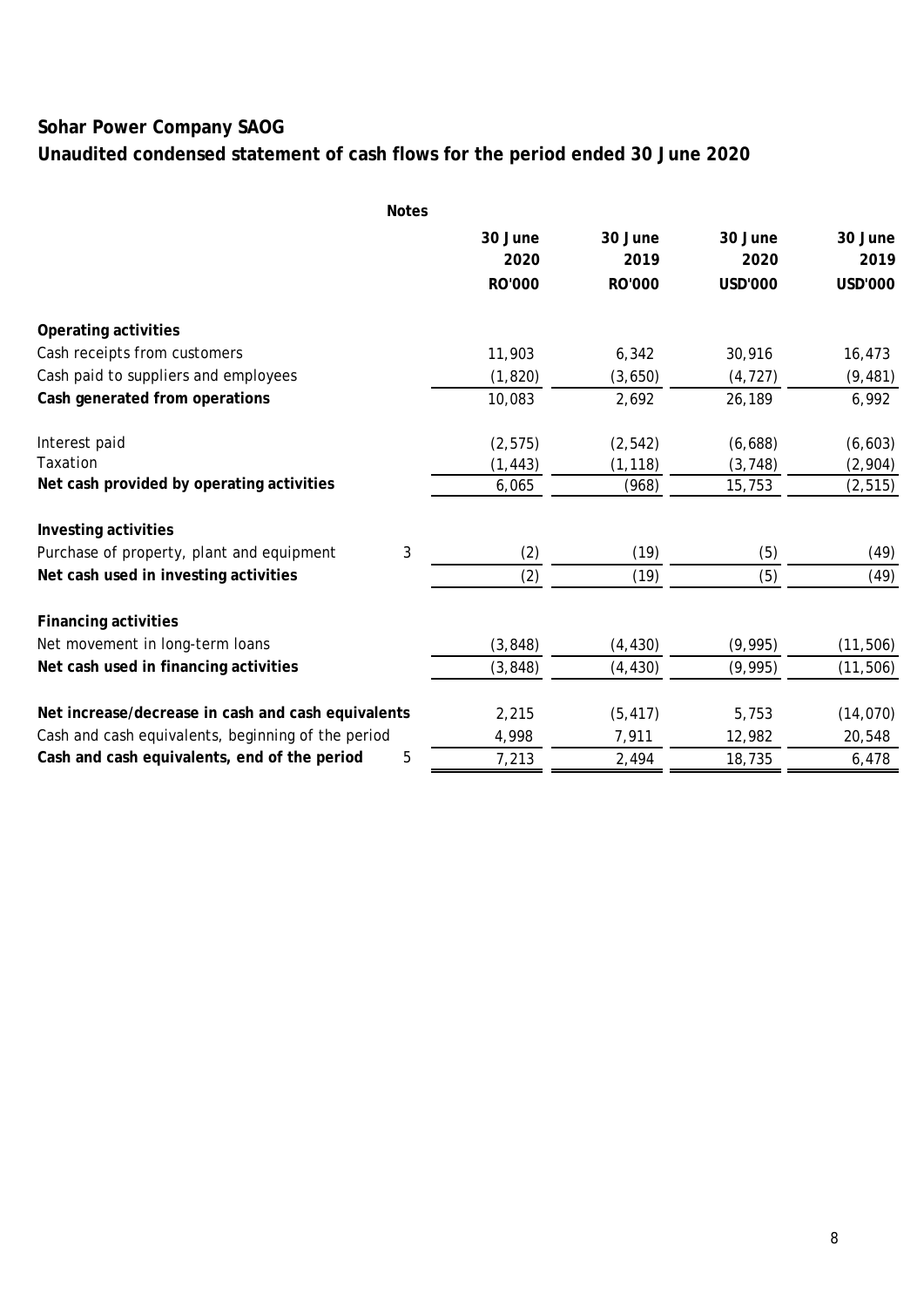### **1 Legal status and activities**

Sohar Power Company SAOG ("the Company") was initially registered as a closed joint stock company in the Sultanate of Oman on 17 July 2004. The Company was incorporated on 22 June 2004. The Company has been established to build and operate a 585 megawatt (MW) electricity generating station and 33 Million Imperial Gallon per day of water desalination plant at Sohar. The commercial operation date ("COD") has been determined to be 28 May 2007. The shareholders in the Extra-ordinary General Meeting held on 23 March 2008 resolved to convert the company from a closed joint stock company into a public joint stock company.

The Company's principal place of business is located at Sohar, Sultanate of Oman.

### **2 Basis of preparation and significant accounting polices**

#### Basis of preparation

### *a) Statement of compliance*

These condensed interim financial statements have been prepared in accordance with IAS 34 Interim Financial Reporting, applicable requirements of the Oman Commercial Companies Law of 2019 ("CCL") and disclosure requirements of the Capital Market Authority of the Sultanate of Oman ("CMA"). Selected explanatory notes are included to explain events and transactions that are significant to an understanding of the changes in financial position and performance of the Company since the last annual financial statements as at and for the year ended 31 December 2019. The condensed interim financial statements do not include all information required for full annual financial statements prepared in accordance with International Financial Reporting Standards (IFRSs).

### *(b) Basis of measurement*

These condensed interim financial statements are prepared on historical cost basis except for provision for asset retirement obligation and deferred finance costs which are measured at amortised cost and certain financial instruments which are measured at fair value.

### *(c) Use of estimates and judgements*

The preparation of the financial statements in conformity with IFRSs requires the management to make judgements, estimates and assumptions that affect the application of accounting policies and the reported amounts of assets, liabilities, income and expenses. Actual results may differ from these estimates. Estimates and underlying assumptions are reviewed on an ongoing basis. Revisions to accounting estimates are recognised in the period in which the estimates are revised and in any future periods affected.

Critical judgements in applying accounting policies that have the most significant effect on the amounts recognised in these condensed interim financial statements are same as those that were applied to the financial statements as at and for the year ended 31 December 2019.

### Significant accounting policies

The significant accounting policies applied by the Company in these condensed interim financial statements are consistent with those applied by the Company in its financial statements as at and for the year ended 31 December 2019.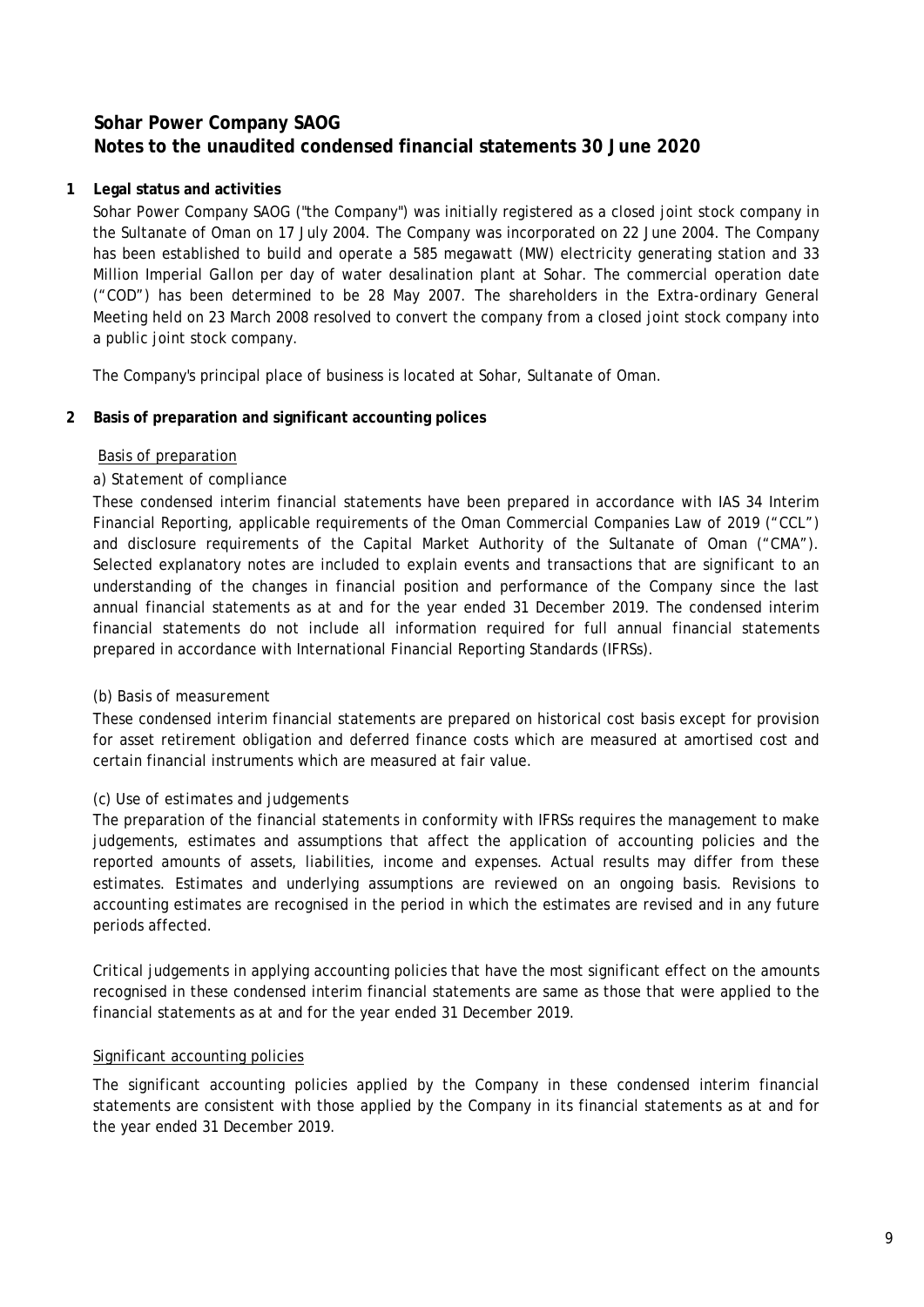### **3 Property, plant and equipment**

(a) The movement in property, plant and equipment is as set out below:

| <b>June 2020</b>            | <b>Buildings</b> | Plant and<br>machinery | Technical<br>parts | Other<br>assets          | Decommissioning<br>assets | Capital work-<br>in-progress | <b>Total</b><br><b>RO'000</b> | Total<br><b>USD'000</b> |
|-----------------------------|------------------|------------------------|--------------------|--------------------------|---------------------------|------------------------------|-------------------------------|-------------------------|
| Cost                        |                  |                        |                    |                          |                           |                              |                               |                         |
| 1 January 2020              | 7,027            | 189,443                | 5,049              | 26                       | 777                       | 280                          | 202,602                       | 526,240                 |
| Additions during the period |                  |                        | 2                  | $\overline{\phantom{0}}$ | $\overline{\phantom{a}}$  |                              | 2                             | 5                       |
| At 30 June 2020             | 7,027            | 189,443                | 5,051              | 26                       | 777                       | 280                          | 202,604                       | 526,245                 |
| Accumulated depreciation    |                  |                        |                    |                          |                           |                              |                               |                         |
| 1 January 2020              | 3,820            | 102,182                | 2,618              | 25                       | 327                       |                              | 108,972                       | 283,044                 |
| Charge for the period       | 197              | 5,331                  | 145                |                          | 13                        |                              | 5,686                         | 14,769                  |
| At 30 June 2020             | 4,017            | 107,513                | 2,763              | 25                       | 340                       | $\overline{\phantom{a}}$     | 114,658                       | 297,813                 |
| Net book amount             |                  |                        |                    |                          |                           |                              |                               |                         |
| At 30 June 2020             | 3,010            | 81,930                 | 2,288              |                          | 437                       | 280                          | 87,946                        | 228,432                 |

(b) Land on which the power station, building and auxiliaries are constructed has been sub-leased from Sohar Industrial Port Company SAOC for a period of 15 years from the COD. The sub-lease is further extendable for another 15 years. Lease rent is paid at the rate of approximately RO 64,000 (USD 165,000) per annum.

(c) Property, plant and equipment are mortgaged against long-term loan facilities (Note 9) availed by the Company.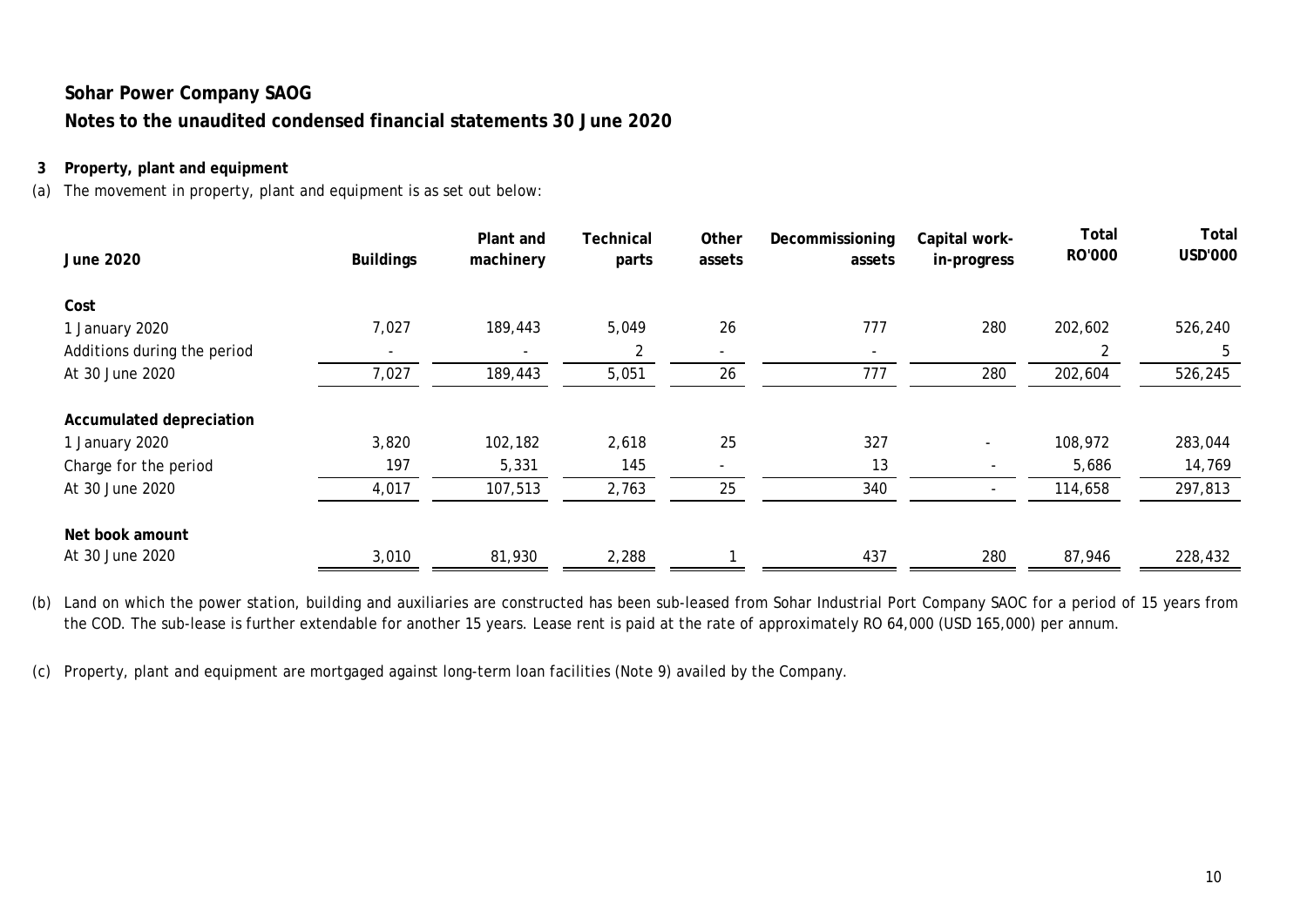|   |                                           | 30 June         | 31 December    | 30 June         | 31 December            |
|---|-------------------------------------------|-----------------|----------------|-----------------|------------------------|
| 3 | Right-of-use assets and lease liability:  | 2020            | 2019           | 2020            | 2019                   |
|   | Right-of-use assets                       | RO'000          | RO'000         | <b>USD'000</b>  | <b>USD'000</b>         |
|   | At 1 January 2020                         | 376             | 526            | 976             | 1,366                  |
|   | Depreciation Charges (note 15)            | (75)            | (150)          | (195)           | (390)                  |
|   |                                           | 301             | 376            | 781             | 976                    |
|   | Lease Liability                           |                 |                |                 |                        |
|   | At 1 January 2020                         | 386             | 526            | 1,003           | 1,366                  |
|   | Finance Charge                            | 45              | 26             | 117             | 68                     |
|   | Payments During the year                  | (33)            | (166)          | (86)            | (431)                  |
|   |                                           | 398             | 386            | 1,034           | 1,003                  |
|   | <b>Current Portion</b>                    | (75)            | (150)          | (195)           | (390)                  |
|   | Non-current portion                       | 323             | 236            | 839             | 613                    |
|   |                                           |                 |                |                 |                        |
| 4 | Trade and other receivables               | 30 June<br>2020 | 31 December    | 30 June<br>2020 | 31 December            |
|   |                                           | RO'000          | 2019<br>RO'000 | <b>USD'000</b>  | 2019<br><b>USD'000</b> |
|   | Trade receivables                         | 15,116          | 13,418         | 39,262          | 34,852                 |
|   | Advances and prepayments                  | 5               | 237            | 13              | 616                    |
|   | Other advances                            | 392<br>15,513   | 995<br>14,650  | 1,018<br>40,293 | 2,584<br>38,052        |
|   |                                           |                 |                |                 |                        |
|   | 5 Cash and cash equivalents               |                 |                |                 |                        |
|   | For the purposes of the statement of cash | 30 June         | 31 December    | 30 June         | 31 December            |
|   | flows, cash and cash equivalents comprise | 2020            | 2019           | 2020            | 2019                   |
|   | the following:                            | <b>RO'000</b>   | RO'000         | <b>USD'000</b>  | USD'000                |
|   | Current account balances with banks       | 7,213           | 4,998          | 18,735          | 12,982                 |
|   |                                           | 7,213           | 4,998          | 18,735          | 12,982                 |

The current account balances with banks are non-interest bearing.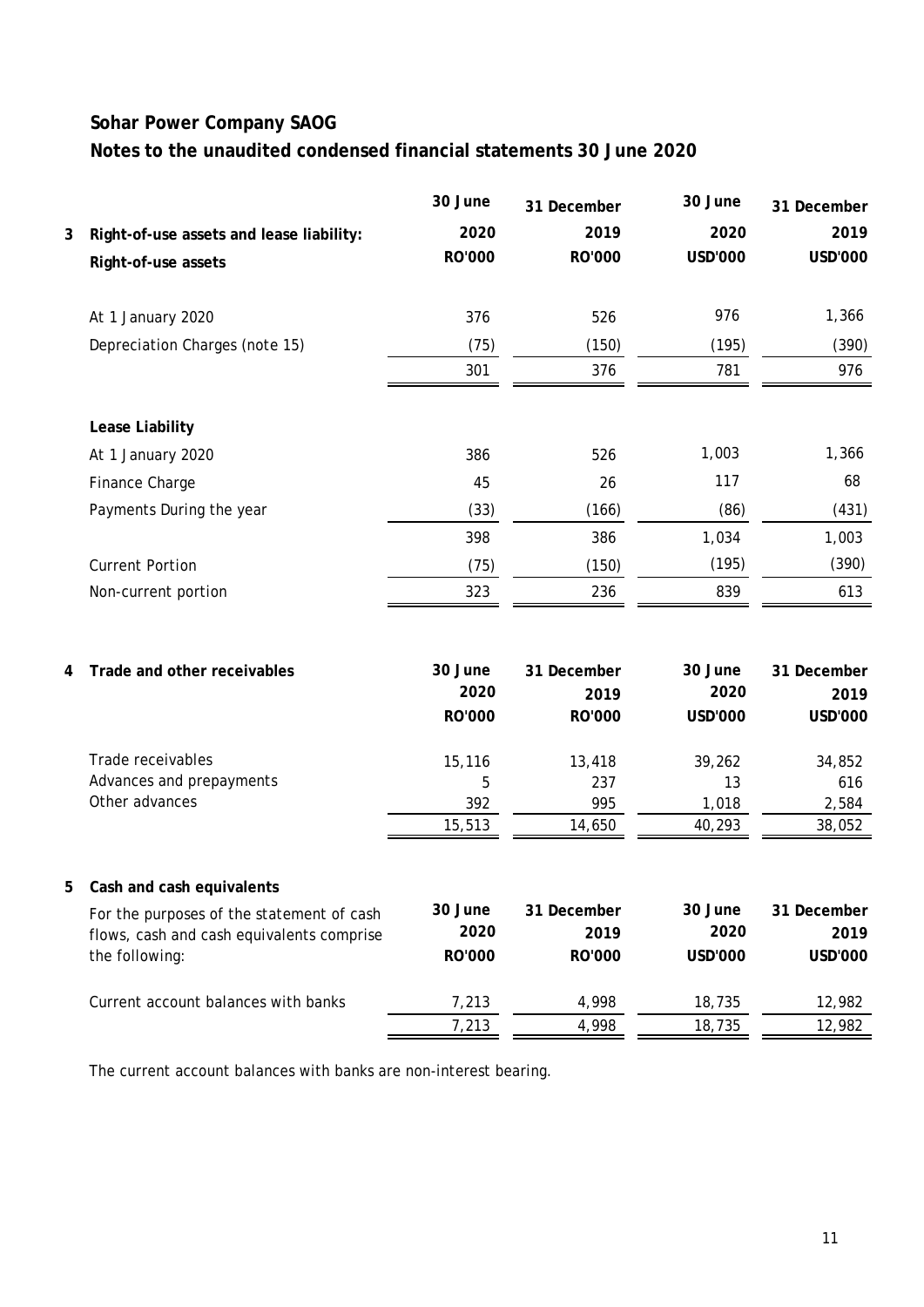### **6 Share capital**

The authorised, issued and fully paid-up share capital of the Company as registered with the Ministry of Commerce and Industry is as follows:

|                                        | 30 June       | 31 December   | 30 June | 31 December |
|----------------------------------------|---------------|---------------|---------|-------------|
|                                        | 2020          | 2019          | 2020    | 2019        |
|                                        | <b>RO'000</b> | <b>RO'000</b> | USD'000 | USD'000     |
| Authorised share capital of            |               |               |         |             |
| 600,000,000 shares of RO 0.100         | 60,000        | 60,000        | 156,000 | 156,000     |
|                                        |               |               |         |             |
| Issued and fully paid-up share capital |               |               |         |             |
| of 221,010,000 shares of RO 0.100      | 22,101        | 22,101        | 57,405  | 57,405      |

At the end of the period, shareholders who own 10% or more of the Company's share capital and the number of shares they hold are as follows:

| Name of the shareholders             | Percentage<br>share holding<br>30 June<br>2020 | Number of<br>shares held<br>30 June<br>2020 | Percentage<br>share holding<br>31 December<br>2019 | No of shares<br>held<br>31 December<br>2019 |
|--------------------------------------|------------------------------------------------|---------------------------------------------|----------------------------------------------------|---------------------------------------------|
| Kahrabel FZE                         | 35%                                            | 77,353,500                                  | 35%                                                | 77,353,500                                  |
| MENA Sohar 1SPV LTD                  | 20%                                            | 44,202,000                                  | 20%                                                | 44,202,000                                  |
| Civil Service Employees Pension Fund | 15%                                            | 33, 151, 500                                | 15%                                                | 33, 151, 500                                |

### **7 Legal reserve**

In accordance with the provisions of the Commercial Companies Law 2019, of the Sultanate of Oman, an amount equivalent to 10% of the Company's net profit before appropriations is required to be transferred to a non-distributable reserve until such time as a minimum of one-third of the issued and fully paid-up share capital is set aside. During the current period RO 87,000 transferred to legal reserve. (2019 RO 116,000.)

### **8 Hedging deficit**

In accordance with IFRS the hedge is tested quarterly for its effectiveness on the basis of clean fair values from the swap banks, and consequently effective and ineffective portions, if any, are recognised in the statement of changes in shareholders' equity and statement of profit or loss, respectively.

| 9 | Long-term loans                          | 30 June<br>2020<br><b>RO'000</b> | 31 December<br>2019<br>RO'000 | 30 June<br>2020<br>USD'000 | 31 December<br>2019<br>USD'000 |
|---|------------------------------------------|----------------------------------|-------------------------------|----------------------------|--------------------------------|
|   | Base facility                            | 52,912                           | 56,267                        | 137,434                    | 146,148                        |
|   | Repayment facility                       | 10.178                           | 10,823                        | 26,436                     | 28,112                         |
|   | Less: Current portion of long-term loans | (8,981)                          | (8,649)                       | (23, 327)                  | (22, 465)                      |
|   |                                          | 54,109                           | 58,441                        | 140,543                    | 151,795                        |
|   | Less: deferred financing costs           | (562)                            | (664)                         | (1, 460)                   | (1, 725)                       |
|   | Non-current portion of long-term loans   | 53,547                           | 57,777                        | 139,083                    | 150,070                        |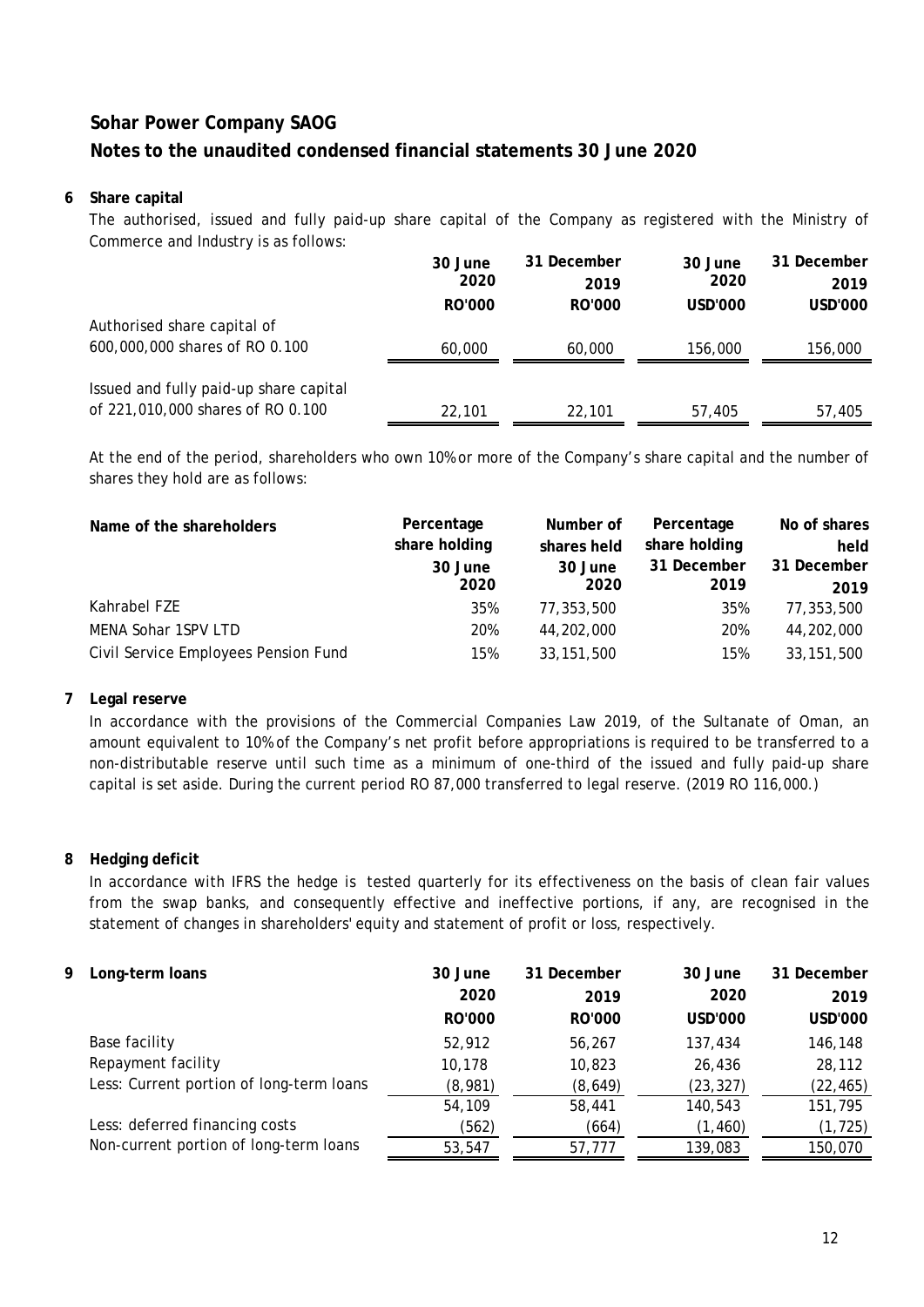## **Notes to the unaudited condensed financial statements 30 June 2020**

### **Syndicated facilities**

The Company has syndicated long-term loan facilities ("syndicated facilities") in the aggregate maximum amount of approximately USD 455 million. HSBC Bank plc is the facility agent ("Facility Agent") for administration and monitoring of the overall loan facilities. HSBC Bank USA – National Association and Bank Muscat has respectively been appointed as the off-shore security trustee and on-shore security agent for the secured finance parties.

#### **10 Provision for decommissioning costs 30 June 31 December 30 June 31 December 2020 2019 2020 2019 RO'000 RO'000 USD'000 USD'000** At the beginning of the year 1,676 1,676 1,577 4,353 4,096 50 99 130 257 Unwinding of discount on decommissioning costs (Note 18)

#### **11 Income tax**

The Company is subject to income tax in accordance with the income tax law of the Sultanate of Oman at the tax rate of 15% on taxable profits.

At the end of the year 1,726 1,726 1,676 4,483 4,353

#### **12 Trade and other payables**

| Trade payables              | 13,155 | 11,495 | 34,170 | 29,854 |
|-----------------------------|--------|--------|--------|--------|
| Accruals and other payables | 2,663  | 2,300  | 6.918  | 5.971  |
|                             | 15,818 | 13,795 | 41,088 | 35,825 |

#### **13 Related party transactions and balances**

The Company, in the ordinary course of business, deals with parties, which fall within the definition of 'related parties' as contained in IAS 24. The management believes that such transactions are not materially different from those that could be obtained from unrelated parties.

| Significant transactions during the<br>period with related parties are as<br>follows: | 30 June<br>2020<br><b>RO'000</b> | 30 June<br>2019<br><b>RO'000</b> | 30 June<br>2020<br><b>USD'000</b> | 30 June<br>2019<br>USD'000 |
|---------------------------------------------------------------------------------------|----------------------------------|----------------------------------|-----------------------------------|----------------------------|
| Services provided by Sohar Operations and<br>Maintenance Co. LLC (SOMC)               | 1,971                            | 3,068                            | 5,119                             | 3,874                      |
| Services provided by Power Management<br>Co. LLC                                      |                                  |                                  |                                   |                            |
| - Management fees                                                                     | 77                               | 77                               | 200                               | 200                        |
| - Other administrative expenses                                                       | 165                              | 159                              | 429                               | 413                        |
| Services provided by Suez - Tractebel S.A.                                            | 21                               | 267                              | 55                                | 34                         |
| Key management remuneration                                                           | 45                               | 40                               | 117                               | 94                         |
| Directors' meeting attendance fees                                                    | 14                               | 25                               | 36                                | 44                         |
| Electrabel S.A. - guarantee fee                                                       | 31                               | 41                               | 81                                | 36                         |
| MENA Sohar 1SPV LTD - LC fee                                                          | 15                               | 18                               | 39                                | 21                         |
| SOGEX Oman LLC - LC fee                                                               | 4                                | 4                                | 10                                | 10                         |
| MOD Pension Fund - LC fee                                                             | 4                                | 4                                | 10                                | 10                         |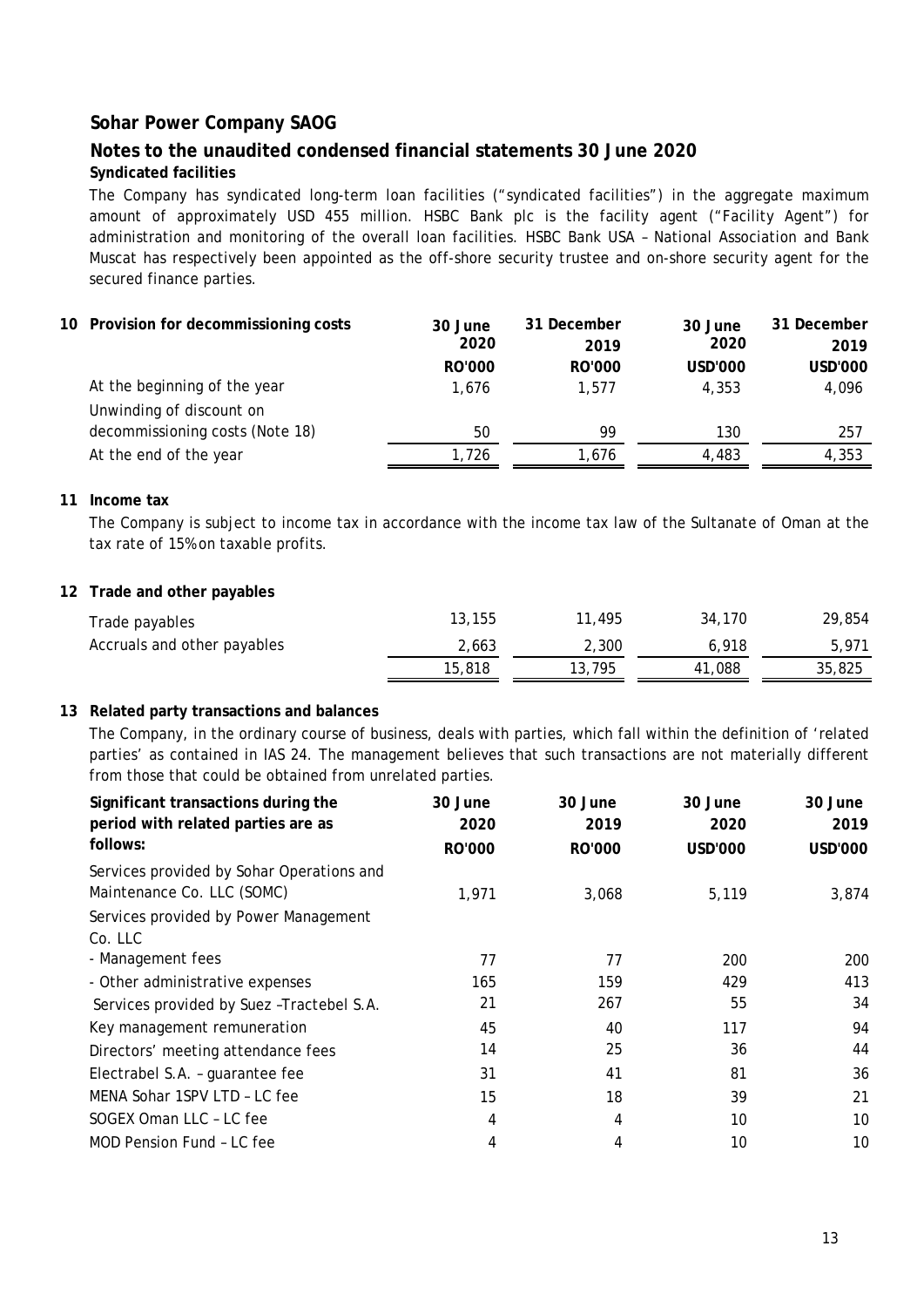### **Notes to the unaudited condensed financial statements 30 June 2020**

A summary of the related party balances as at 30 June 2020 is as follows:

| Amounts due to a related party   | 30 June<br>2020 | 31 December<br>2019 | 30 June<br>2020 | 31 December<br>2019 |
|----------------------------------|-----------------|---------------------|-----------------|---------------------|
|                                  | <b>RO'000</b>   | <b>RO'000</b>       | USD'000         | USD'000             |
| Sohar Operations and Maintenance |                 |                     |                 |                     |
| Co. LLC                          | 475             | 235                 | 1,234           | 610                 |
|                                  | 475             | 235                 | 1,234           | 610                 |

The balances due to related parties are unsecured, bear no interest, have no fixed repayment terms and have been disclosed separately in the statement of financial position.

#### **14 Revenue**

|                                   | 30 June       | 30 June       | 30 June | 30 June |
|-----------------------------------|---------------|---------------|---------|---------|
|                                   | 2020          | 2019          | 2020    | 2019    |
|                                   | <b>RO'000</b> | <b>RO'000</b> | USD'000 | USD'000 |
| Power and water revenue           | 13,514        | 31,970        | 35,101  | 83,039  |
| Transferred from deferred revenue | 766           | 594           | 1,990   | 1,543   |
|                                   | 14,280        | 32,564        | 37,091  | 84,582  |

#### **15 Cost of revenue**

|    |                                       | 30 June         | 30 June         | 30 June         | 30 June         |
|----|---------------------------------------|-----------------|-----------------|-----------------|-----------------|
|    |                                       | 2020            | 2019            | 2020            | 2019            |
|    |                                       | RO'000          | <b>RO'000</b>   | <b>USD'000</b>  | USD'000         |
|    | Fuel gas                              | 1,476           | 19,074          | 3,834           | 49,543          |
|    | Operations and maintenance costs      | 1,971           | 3,068           | 5,119           | 7,969           |
|    | Depreciation                          | 5,686           | 5,890           | 14,769          | 15,299          |
|    | Depreciation relating to right-of-use |                 |                 |                 |                 |
|    | assets (Note 3)                       | 75              | 75              | 195             | 195             |
|    | Seawater extraction                   | 391             | 234             | 1,016           | 608             |
|    | Other operating expenses              | 535             | 685             | 1,391           | 1,779           |
|    |                                       | 10,134          | 29,026          | 26,324          | 75,393          |
| 16 | Other income                          |                 |                 |                 |                 |
|    |                                       | 30 June<br>2020 | 30 June<br>2019 | 30 June<br>2020 | 30 June<br>2019 |
|    |                                       | <b>RO'000</b>   | <b>RO'000</b>   | <b>USD'000</b>  | <b>USD'000</b>  |
|    | Reimursement of extra tax payable     | 134             | 101             | 348             | 262             |
|    |                                       | 134             | 101             | 348             | 262             |
|    |                                       |                 |                 |                 |                 |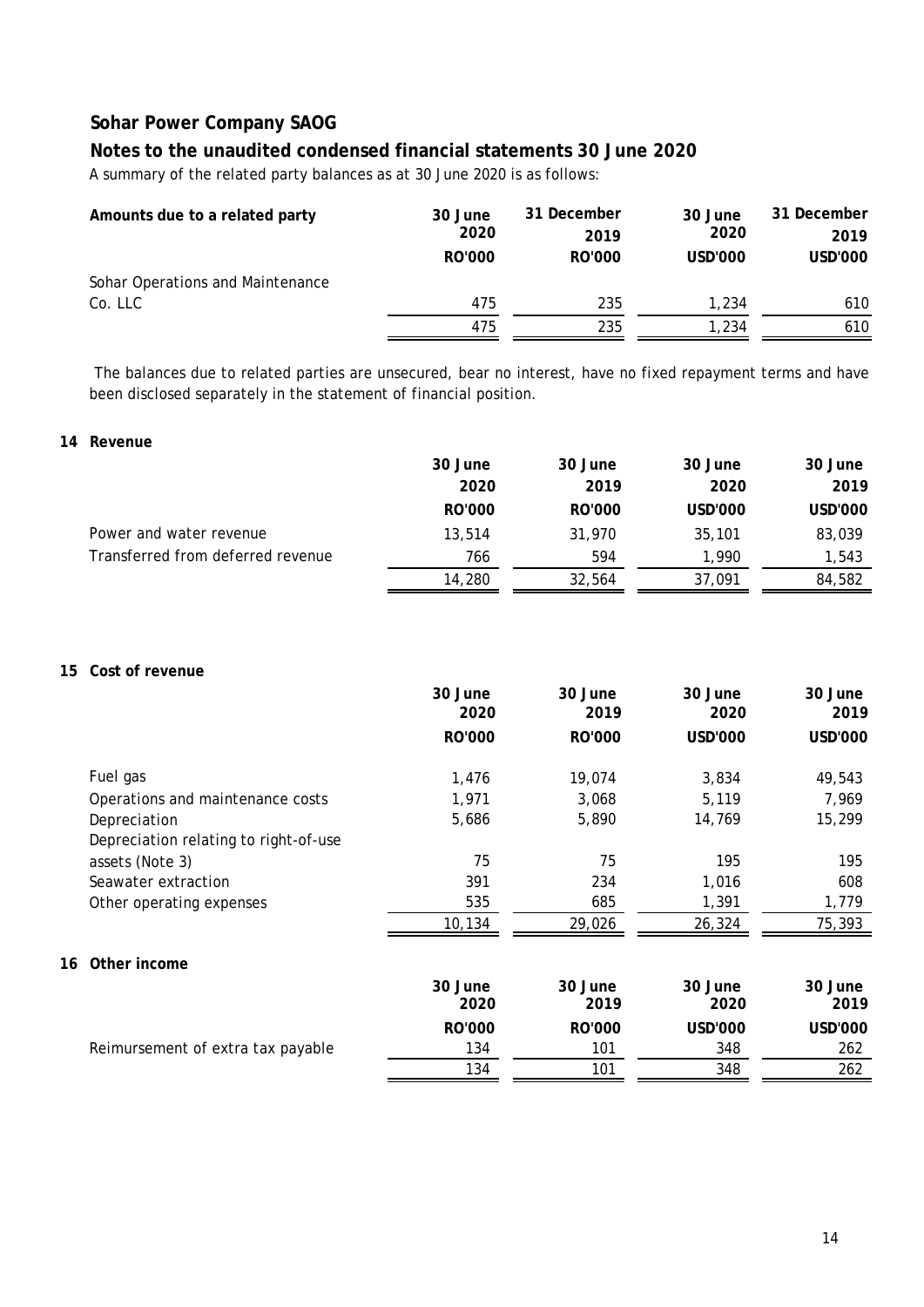# **Notes to the unaudited condensed financial statements 30 June 2020**

| 17 | General and administrative expenses      | 30 June<br>2020 | 30 June<br>2019 | 30 June<br>2020 | 30 June<br>2019 |
|----|------------------------------------------|-----------------|-----------------|-----------------|-----------------|
|    |                                          | RO'000          | RO'000          | <b>USD'000</b>  | USD'000         |
|    | Management fees                          | 77              | 77              | 200             | 200             |
|    | Directors' meeting attendance fees       |                 |                 |                 |                 |
|    | and remuneration                         | 14              | 25              | 36              | 65              |
|    | Legal and professional fees              | 32              | 76              | 83              | 197             |
|    | Staff costs                              | 15              | 15              | 39              | 39              |
|    | Other administrative expenses            | 515             | 358             | 1,336           | 933             |
|    |                                          | 653             | 551             | 1,694           | 1,434           |
| 18 | <b>Finance costs</b>                     |                 |                 |                 |                 |
|    | Interest on net settlement of swaps      | 1,140           | 896             | 2,961           | 2,326           |
|    | Interest on base facility                | 752             | 1,198           | 1,953           | 3,112           |
|    | Interest on repayment facility           | 145             | 230             | 377             | 597             |
|    | Ineffective portion of changes in fair   |                 |                 |                 |                 |
|    | value of cash flow hedges                | 137             | 43              | 356             | 112             |
|    | Amortisation of deferred financing costs | 103             | 114             | 268             | 296             |
|    | Other financial charges                  | 297             | 230             | 771             | 597             |
|    | Unwinding of discount on                 |                 |                 |                 |                 |
|    | decommissioning costs (note 10)          | 50              | 50              | 130             | 130             |
|    |                                          | 2,624           | 2,761           | 6,816           | 7,170           |